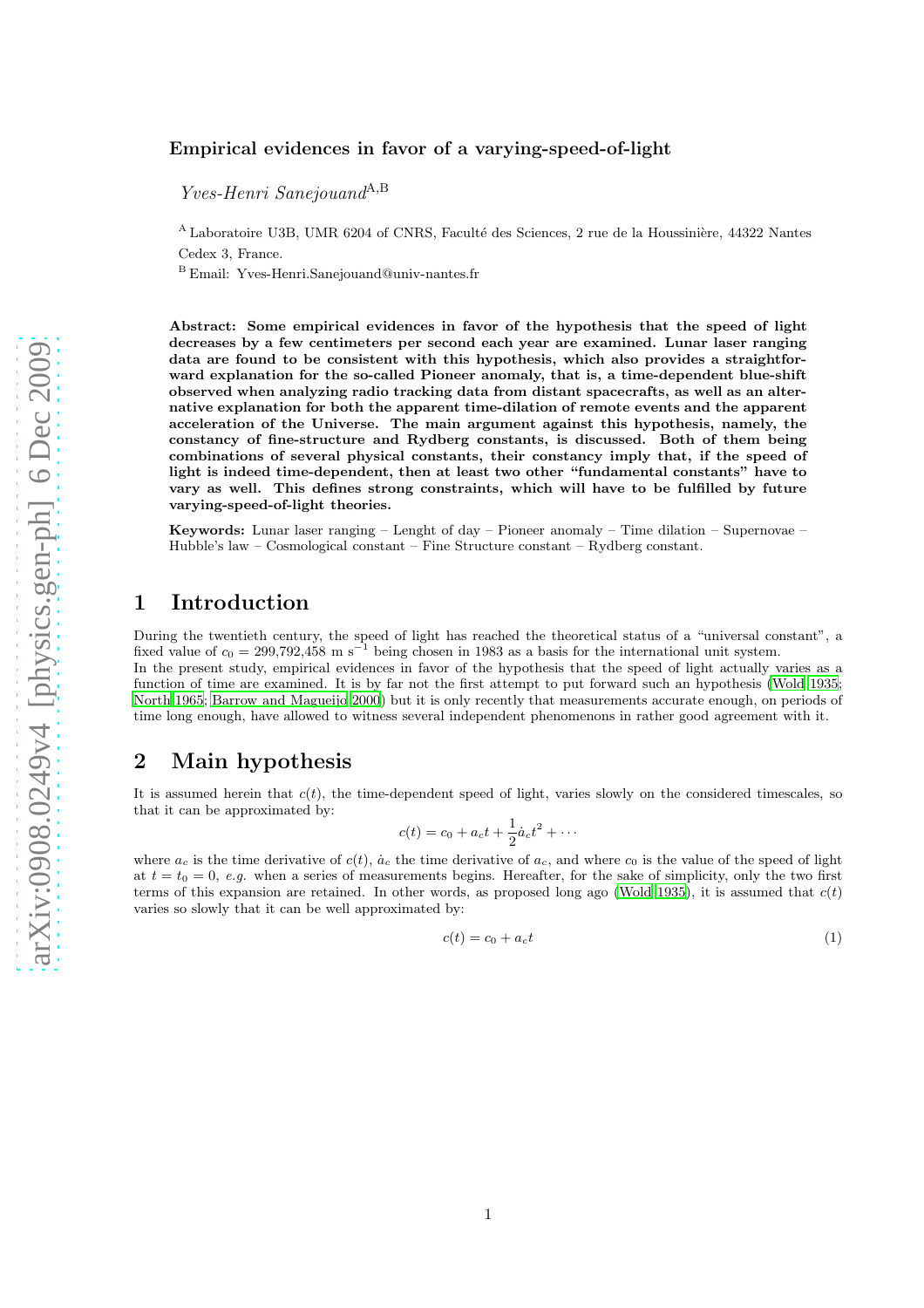

<span id="page-1-1"></span>Figure 1: Length of day since 1969, that is, since Earth-Moon laser ranging data started to be collected. The dotted line shows the 2.3 msec cy<sup>−</sup><sup>1</sup> trend expected as a consequence of momentum conservation, when it is assumed that, using laser ranging, an actual increase of Earth-Moon distance is measured. LOD data comes from the EOP 05 CO4 series [\(Bizouard and Gambis 2009\)](#page-7-1), as provided by the Earth Orientation Centre [\(http://hpiers.obspm.fr\)](http://hpiers.obspm.fr).

#### <span id="page-1-2"></span>3 Lunar laser ranging

Thanks to reflectors left on Moon by Apollo and Lunokhod missions, using laser pulses, highly accurate measurements of  $\delta t_M$ , the time taken by light to go to the Moon and back to Earth, have been performed over the last fourty years [\(Dickey et al. 1994\)](#page-7-2).

If  $d_M$ , the average Moon semi-major axis, is assumed to have *not* significantly changed over this timespan, then, as a consequence of [\(1\)](#page-0-0):

$$
\delta t_M = \frac{2d_M}{c(t)}
$$

is expected to vary as a function of time, so that:

<span id="page-1-0"></span>
$$
\delta t_M = \frac{-2a_c d_M}{c_0^2} \tag{2}
$$

As a matter of fact, a value of  $\delta t_M = 0.255 \pm 0.005$  nsec per year has been measured [\(Dickey et al. 1994\)](#page-7-2). According to [\(2\)](#page-1-0), this yields  $a_c = -9.4 \, 10^{-10} \text{m s}^{-2}$ .

Since, nowadays, it is assumed that  $c(t) = c_0$ , the increase of  $\delta t_M$  is usually interpreted as an increase of  $d_M$ , of  $3.82 \pm 0.07$  cm per year [\(Dickey et al. 1994](#page-7-2)). Such a steadily increase calls for an explanation, which is usually given as follows: since the Moon exerts a gravitational torque on the bulge of Earth, energy dissipation due to tidal friction yields a decrease of Earth rotation rate, which corresponds to a secular increase of the length of the day (LOD). In turn, as a consequence of momentum conservation, the Earth-Moon distance has to increase as well [\(Darwin 1879](#page-7-3)). But, in order to account for an increase of  $d<sub>M</sub>$  of 3.8 cm per year,  $T<sub>LOD</sub>$ , the increase of LOD, has to be of 2.3 msec cy<sup>−</sup><sup>1</sup> [\(Stephenson and Morrison 1995](#page-8-1)), while current estimates are significantly smaller. Indeed, paleotidal values provided by late Neroproterozoic tidal rhythmites yield an average of  $T_{LOD} = 1.3$  msec cy<sup>-1</sup> over the last 620 million years [\(Williams 2000](#page-8-2)), in close agreement with the value obtained by analyzing paleoclimate records over the last 3 million years, namely, 1.2 msec cy<sup>−</sup><sup>1</sup> [\(Lourens et al. 2001](#page-7-4)). Although, using an extensive compilation of ancient eclipses, a larger value of  $1.70 \pm 0.05$  msec cy<sup>-1</sup> for the last 2500 years has been obtained [\(Stephenson and Morrison 1995](#page-8-1)), it may prove to be not that relevant on other timescales since, for instance, fluctuations of several milliseconds have been observed over the last centuries, likely to be due to mantle-core interactions [\(Eubanks 1993\)](#page-7-5) or events like the warm El Nino Southern Oscillation, which is accompanied by an excess in atmospheric angular momentum [\(Munk 2002](#page-7-6)). As a matter of fact, as shown in Fig. [1,](#page-1-1) since 1969, that is, since lunar laser ranging data have started to be collected, the mean LOD has *decreased* [\(Abarca del Rio et al.](#page-6-1) [2000](#page-6-1)). So, it seems likely that at least half of the observed increase of  $\delta t_M$  is *not* due to tidal forces. Instead, it could well indicate an actual decrease of the speed of light.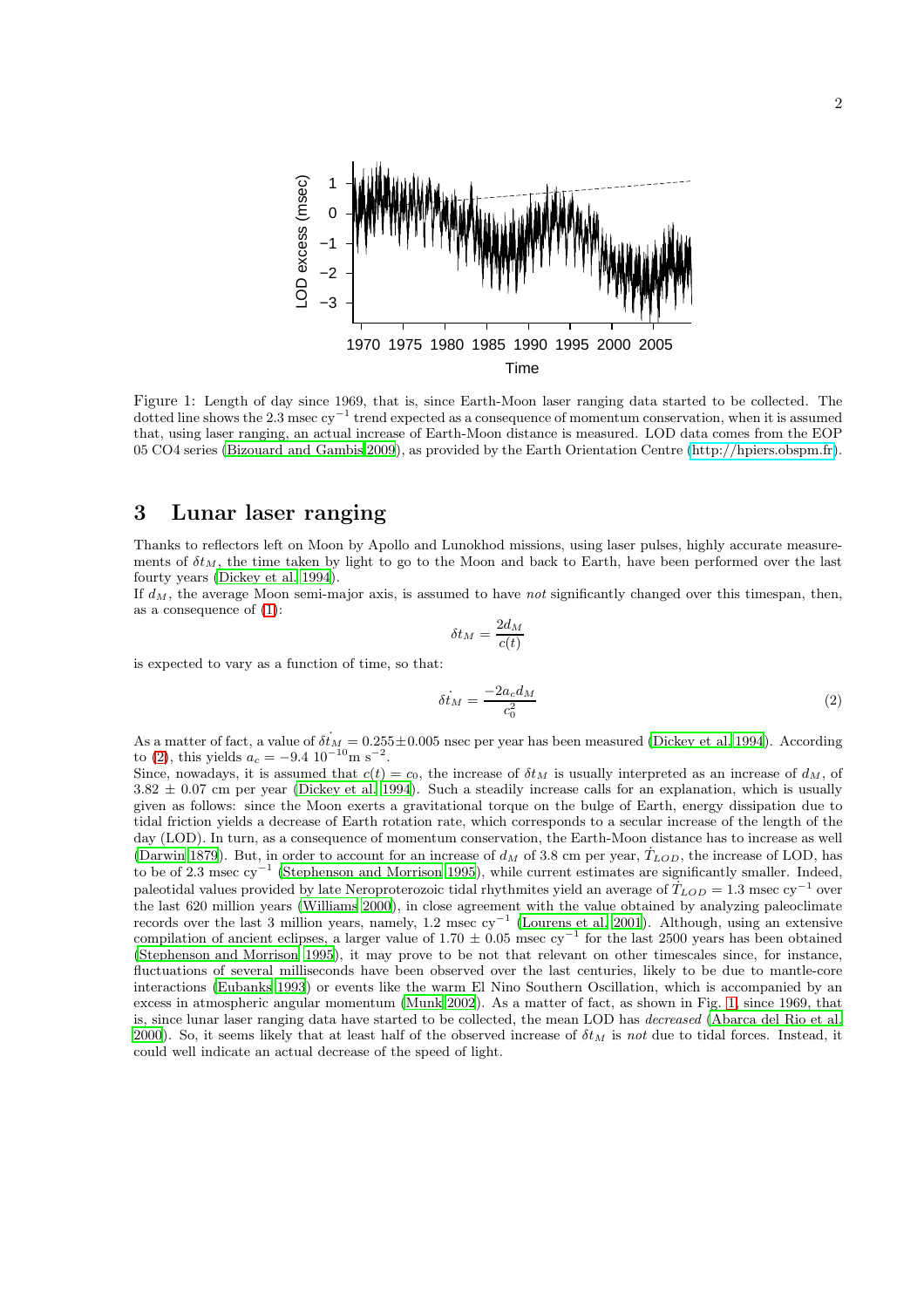## 4 Pioneer anomaly

A straightforward way to check this later hypothesis is to emit an electromagnetic wave with a given frequency  $\nu_0$ , and then to measure its wavelength as a function of time:

$$
\lambda_{mes} = \frac{c(t)}{\nu_0}
$$

since, as a consequence of [\(1\)](#page-0-0), it should drift according to:

$$
\lambda_{mes} = \lambda_0 (1 + \frac{a_c}{c_0} t) \tag{3}
$$

which, with  $a_c < 0$ , means that a blue-shift increasing linearly in time should be observed as if, when interpreted as a Doppler effect, the source were accelerating towards the observer.

As a matter of fact, such a time-dependent blue-shift may well have already been observed, by analyzing radio tracking data from Pioneer 10/11 spacecrafts [\(Anderson et al. 1998](#page-6-2)). During this series of experiments, a signal was emitted towards the spacecraft, up to 67 astronomical units (AU) away, at  $\nu_0 = 2.292$  GHz, using a digitally controlled oscillator, sent back to Earth by the spacecraft transponder where  $\lambda_{mes}$ , the wavelength of the radio-metric photons received<sup>[1](#page-2-0)</sup>, was measured with the antenna complexes and the low-noise maser amplifiers of the Deep Space Network [\(Anderson et al. 2002](#page-6-3)). An apparent anomalous, constant, acceleration,  $a_p$ , roughly directed towards the Sun was left unexplained, with  $a_p = 8.74 \pm 1.33 \times 10^{-10}$  m s<sup>-2</sup> [\(Anderson et al. 1998](#page-6-2)), in spi sive attempts to unravel its physical nature [\(Anderson et al. 2002](#page-6-3); [Nieto and Anderson 2005\)](#page-7-7). In particular, it is unlikely to have a gravitational origin since such a constant acceleration, on top of Sun's attraction, would have been detected when analyzing orbits within the Solar System, noteworthy for Earth and Mars [\(Anderson et al.](#page-6-2) [1998](#page-6-2)) but also for, *e.g.*, trans-neptunian objects [\(Wallin et al. 2007](#page-8-3)). On the other hand, although directed heat radiation may well play a role [\(Anderson et al. 1998,](#page-6-2) [2002\)](#page-6-3), it seems unlikely to account for more than 25% of the measured effect [\(Anderson and Nieto 2009](#page-6-4)).

Moreover, this anomaly was confirmed by at least two other independent analyses of the data, providing similar estimates for the effect, namely  $a_p = 8.60 \pm 1.34 \cdot 10^{-10}$ m s<sup>-2</sup> [\(Markwardt 2002](#page-7-8)) and  $a_p = 8.4 \pm 0.1 \cdot 10^{-10}$ m s<sup>-2</sup> [\(Levy et al. 2009](#page-7-9)). Interestingly, this later study confirmed that small amplitude, periodic variations, of the anomaly do occur [\(Anderson et al. 2002](#page-6-3)), the main component period being equal to Earth's sidereal rotation period, while a semi-annual component of similar magnitude is also exhibited [\(Levy et al. 2009](#page-7-9)), corresponding to a fluctuation of  $\approx 0.2 \, 10^{-10} \text{m s}^{-2}$  [\(Turyshev et al. 2005](#page-8-4)).

These results are in good agreement with our hypothesis. Indeed,  $a_c = -a_p$  yields a value for  $a_c$  which would explain 90% of the increase of  $\delta t_M$ , while assuming that  $a_p$  is directed towards the Sun, if it actually happens to be an apparent effect and, as such, is instead directed towards the Earth, introduces the following artefactual, periodic, fluctuation:

$$
a_{mes} = a_p \cos \alpha
$$

where  $a_{mes}$  is the value taken into account in models used for interpreting the radiometric data [\(Anderson et al.](#page-6-3) [2002](#page-6-3)) and where  $\alpha$  is the angle between spacecraft to Sun and spacecraft to Earth directions. When the spacecraft is far away from the observer,  $\delta a_p$ , the amplitude of the corresponding fluctuation, is approximately given by:

$$
\delta a_p = \frac{1}{2} a_p \frac{d_E}{d_p}
$$

where  $d_p$  is the Earth-spacecraft distance,  $d_E$  being Earth semi-major axis. So, according to our hypothesis, the amplitude of the semi-annual periodic component of  $a_p$  is expected to ly in a range including the reported value,<br>since it has to decrease from  $\delta a_p \approx 0.3 \, 10^{-10} \text{m s}^{-2}$ , when the spacecraft is 15 AU away from the S the anomaly starts to show up in the radiometric data [\(Anderson et al. 2002](#page-6-3)), to  $\delta a_p \approx 0.1 \times 10^{-10} \text{m s}^{-2}$ , when the spacecraft is 67 AU away from the Sun, that is, when the last useful data from Pioneer 10 were collected.

<span id="page-2-0"></span><sup>1</sup>Since the Pioneer spacecrafts beamed their radiometric signal at a power of eight watts [\(Anderson et al. 2002](#page-6-3)), photons are indeed detected one-by-one when the anomaly is exhibited, both spacecrafts being more than 10-15 AU away from the Sun [\(Anderson et al. 2002\)](#page-6-3)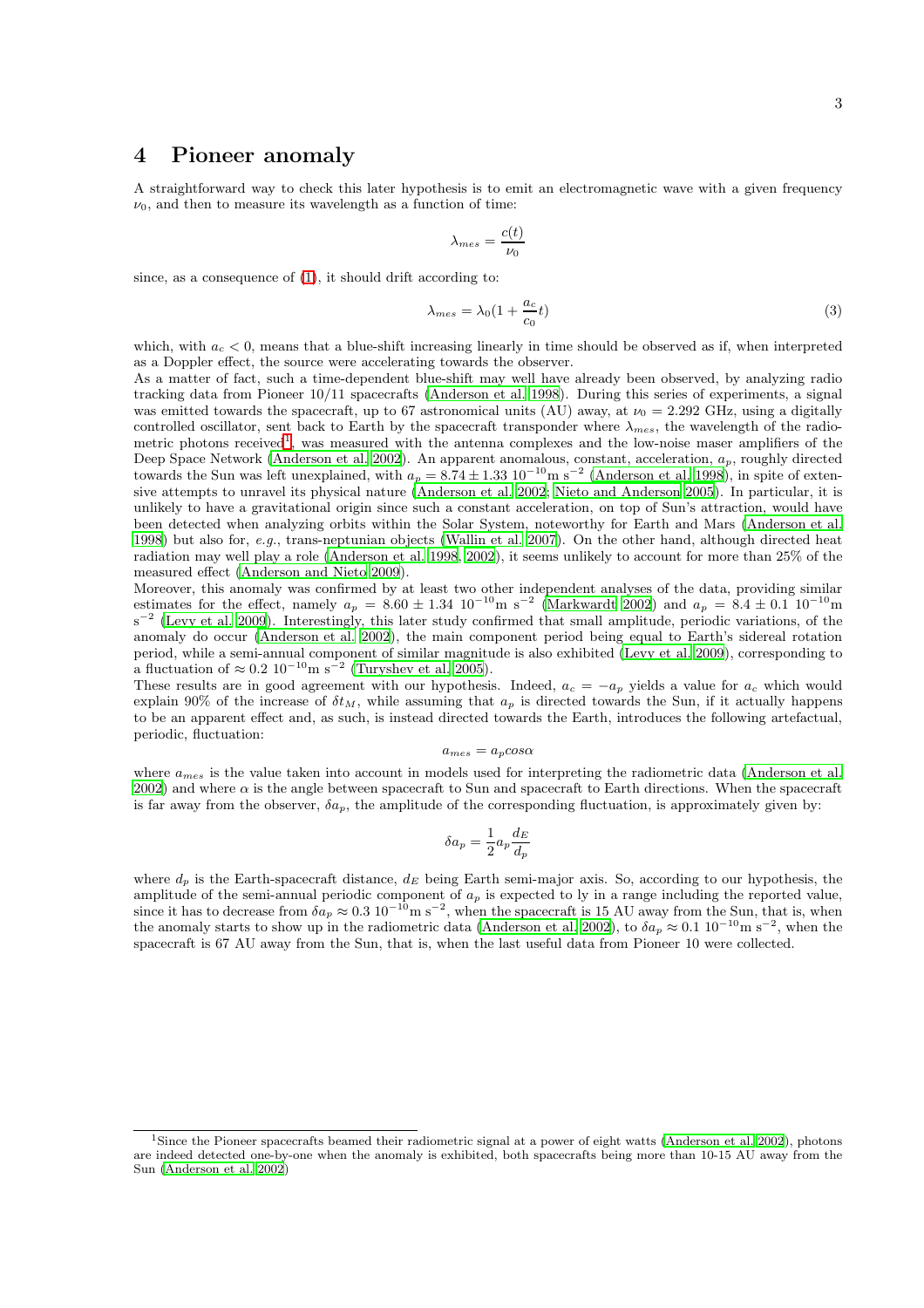## <span id="page-3-5"></span>5 Time dilation

Both previous estimates of  $a_c$  (see Table [1\)](#page-5-0) come from measurements performed within the Solar System, over a few decades. However, it has been noticed, then as a numerical coincidence, that  $a_p$  is nearly equal to  $H_0c_0$ , where  $H_0$  is the Hubble constant [\(Anderson et al. 2002](#page-6-3)). Within the frame of the present study, this suggests that the decrease of the speed of light at a rate of the order of magnitude of  $a_c$  may be revealed by studying phenomenons occuring over cosmological distances.

Indeed, as a consequence of the decrease of the speed of light, the timescale of remote events, for instance, is expected to be overestimated. To exhibit this effect in a clear-cut way, let us consider the case of a *static* Universe. Then, when two signals are emitted at times  $t_i$  and  $t_j$ , L, the distance between both is:  $L = c(t_{em})T_0$ , if it is assumed that during  $T_0 = t_i - t_i$  the speed of light at  $t = t_{em}$ ,  $c(t_{em})$ , does not change significantly. On the other hand, since [\(1\)](#page-0-0) is *not* spatially dependent, L is expected to remain constant during the flight of the signals towards the observer who measures  $T_{mes}$ , the time delay between both, as:

$$
T_{mes} = \frac{L}{c_0}
$$
  

$$
T_{mes} = \frac{c(t_{em})}{c_0} T_0
$$
  

$$
\frac{T_{mes}}{T_0} = 1 - \frac{a_c \Delta t_g}{c_0}
$$
 (4)

With [\(1\)](#page-0-0), this yields:

that is:

where  $\Delta t_g = t_{em} - t_0$  is the photon time-of-flight between the source and the observer and where the minus sign comes from the fact that  $c_0$  is the value of the speed of light when the observation is performed. On the other hand, up to ten years ago, z, the redshift of a galaxy, had been shown to be well described as a linear function of  $d_q$ , its distance, such that:

<span id="page-3-2"></span> $c_0$ 

<span id="page-3-0"></span>
$$
z = \frac{H_0 d_g}{c_0} \tag{5}
$$

However, as an empirical law, [\(5\)](#page-3-0) can also be written in the following form:

<span id="page-3-1"></span>
$$
z = H_0 \Delta t_g \tag{6}
$$

while with  $(6)$ ,  $(4)$  becomes:

<span id="page-3-3"></span>
$$
\frac{T_{mes}}{T_0} = 1 - \frac{a_c}{H_0 c_0} z \tag{7}
$$

As a matter of fact, it has been observed that light curves of distant supernovae are dilated in time [\(Hamuy et al.](#page-7-10) [1996](#page-7-10); [Leibundgut et al. 1996](#page-7-11)), according to:

<span id="page-3-4"></span>
$$
\frac{T_{mes}}{T_0} = 1 + z \tag{8}
$$

where  $T_0$  and  $T_{mes}$  are the typical timescales of the event, as observed in the case of nearby and distant supernovae, respectively. Indeed, nowadays, a stretching by a  $(1 + z)$  factor of reference, nearby supernovae, light curves is included in all analyses of distant supernovae [\(Riess et al.](#page-8-5) [2004](#page-8-5), [2007](#page-8-6)).

Such a phenomenon can be understood within the frame of standard cosmological models (Schrödinger 1939; [Wilson 1939](#page-8-8)). However, if it is assumed that the decrease of the speed of light is responsible for most of this effect, [\(7\)](#page-3-3) and [\(8\)](#page-3-4) yield:

<span id="page-3-6"></span>
$$
a_c = -H_0 c_0 \tag{9}
$$

Note that with  $H_0 = 72 \pm 8$  km s<sup>-1</sup> Mpc<sup>-1</sup> [\(Freedman et al. 2001\)](#page-7-12),  $a_c = -7.0 \pm 0.8$  10<sup>-10</sup>m s<sup>-2</sup>, that is, a value in the range of both previous estimates (see Table [1\)](#page-5-0).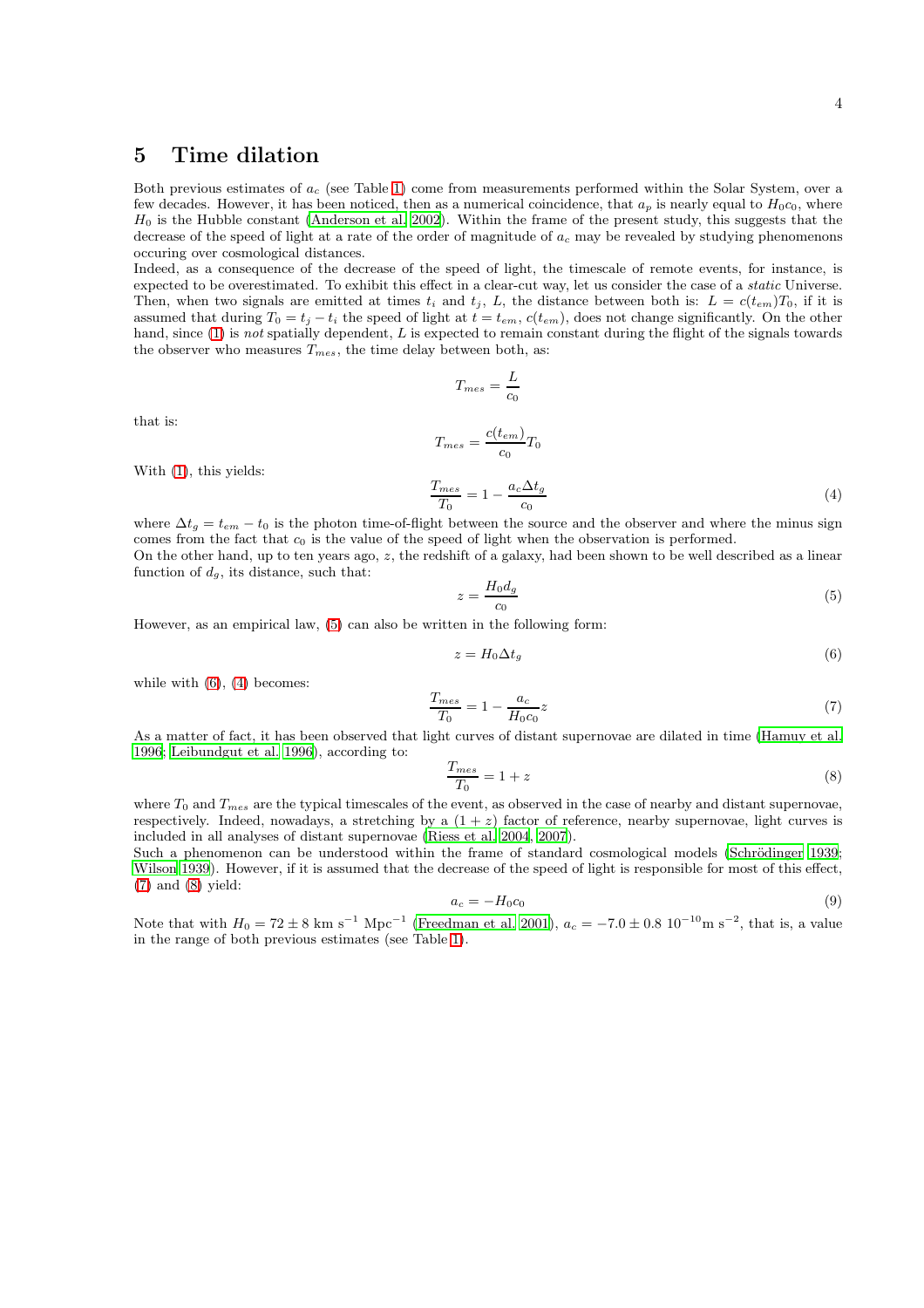

<span id="page-4-0"></span>Figure 2: Redshift of type Ia supernovae as a function of their distance, in megaparsecs. Black diamonds: the 156 supernovae of the initially compiled "gold set" [\(Riess et al. 2004\)](#page-8-5). Stars: 16 cases observed more recently, with the Hubble Space Telescope [\(Riess et al. 2007](#page-8-6)). Dotted line: Hubble's law. Plain line: a single-parameter fit of the data, performed using the relationship obtained following the varying-speed-of-light hypothesis discussed in the present study.

#### 6 Supernovae redshifts

Moreover, under the additional, rather natural, hypothesis that [\(6\)](#page-3-1) is a more generally valid form of Hubble's law than  $(5)$ , as a consequence of the time-dependence of the speed of light, z is expected to be a non-linear function of  $d_q$ . Indeed, using [\(1\)](#page-0-0), one gets:

$$
d_g = c_0 \Delta t_g - \frac{1}{2} a_c \Delta t_g^2
$$
  

$$
\Delta t_g = \frac{c_0}{a_c} (1 - \sqrt{1 - \frac{2a_c d_g}{c_0^2}})
$$
 (10)

and, with [\(6\)](#page-3-1):

This yields:

<span id="page-4-1"></span>
$$
z = \frac{H_0 c_0}{a_c} (1 - \sqrt{1 - \frac{2a_c d_g}{c_0^2}})
$$
\n(11)

which, for short distances, can be approximated by [\(5\)](#page-3-0).

As a matter of fact, using the rather homogeneous type Ia supernovae subclass (Sne Ia) as standard candles, it was shown that, for large values of  $d_q$ , Hubble's law is not linear any more [\(Riess et al. 1998;](#page-8-9) [Perlmutter et al. 1999](#page-7-13)). This is illustrated in Fig. [2](#page-4-0) for a "gold set" of 182 Sne Ia [\(Riess et al. 2004](#page-8-5), [2007](#page-8-6)), together with a least-square fit performed with [\(11\)](#page-4-1) which yields  $a_c = -6.6 \times 10^{-10} \text{m s}^{-2}$ . In practice, distances are obtained from extinctioncorrected distance moduli,  $m-M = 5 log_{10} d_q + 25$ , where m and M are the apparent and the absolute magnitudes of the supernovae, respectively [\(Riess et al. 2007](#page-8-6)).

The explanation nowadays given for the nonlinearity of Hubble's law rely on an acceleration of universe's expansion due to a non-zero, although very small, value of Λ, the cosmological constant [\(Riess et al. 1998](#page-8-9); [Perlmutter et al.](#page-7-13) [1999](#page-7-13)). However, this explanation looks like all previous attempts to introduce a non-zero Λ in the equations of General Relativity, namely, like an *ad hoc* one. Indeed, Λ was first added into these equations by Einstein himself, so as to obtain a static solution for the Universe as a whole [\(Einstein 1917\)](#page-7-14), next kept by Lemaitre, in order to account for a then too large measured value of Hubble constant, with respect to the age of Earth [\(Lemaitre](#page-7-15) [1927](#page-7-15)), and it has now been reintroduced so as to explain why the Universe seems to accelerate, instead of the deceleration expected within the frame of standard cosmological models, as a consequence of gravitational forces. In all these cases, a non-zero value of  $\Lambda$  allowed to rescue a theory unable to explain a seemingly obvious fact. Although Λ helps improving the standard cosmological model, noteworthy within the frame of the "concordance model", note that this is at the cost of introducing both a "cosmic coincidence" [\(Zlatev et al. 1999\)](#page-8-10) and a new kind of so-called "dark energy", of unknown origin but accounting for as much as 70% of universe's energy [\(Glanz](#page-7-16) [1998](#page-7-16); [Copeland et al. 2006](#page-7-17)).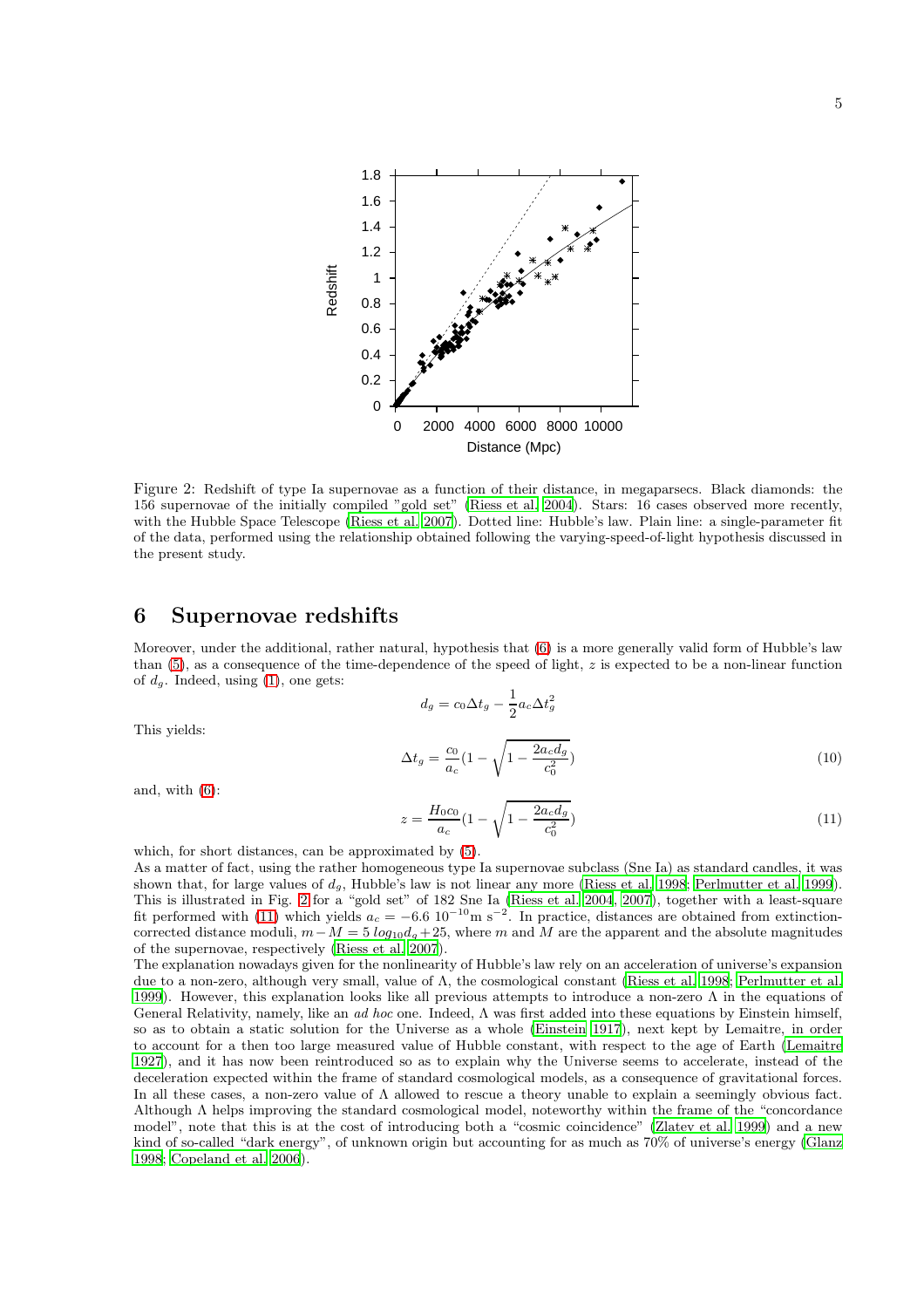| Empirical fact                              | Implied value for $a_c$<br>$(m s^{-2})$                                                    | Comments                                                               |
|---------------------------------------------|--------------------------------------------------------------------------------------------|------------------------------------------------------------------------|
| Apparent increase of<br>Earth-Moon distance | $-9.4 \pm 0.2$ 10 <sup>-10</sup>                                                           | Tidal forces are expected to be<br>partly responsible for this effect. |
| Apparent acceleration<br>of Pioneer $10/11$ | $-8.7 \pm 1.3$ 10 <sup>-10</sup><br>$-8.6 \pm 1.3$ $10^{-10}$<br>$-8.4 \pm 0.1$ $10^{-10}$ | (Anderson et al. 1998)<br>(Markwardt 2002)<br>(Levy et al. 2009)       |
| Apparent time dilation<br>of remote events  | $-7.0 \pm 0.8$ 10 <sup>-10</sup>                                                           | Depends upon the actual value of $H_0$ .                               |
| Apparent acceleration<br>of the Universe    | $-6.6 + 0.7 10^{-10}$                                                                      | Depends upon the actual value of $H_0$ .                               |

<span id="page-5-0"></span>Table 1: Values obtained for  $a_c$ , the rate of change of the speed of light, through the analysis of four different kinds of experimental data, collected over two widely different timescales, namely, decades (top) and billions of years (bottom).  $H_0$  is the Hubble constant.

Interestingly, the value of  $a_c$  obtained through the present analysis is found to be nearly equal to the previous one (see Section [5](#page-3-5) or Table [1\)](#page-5-0). Indeed, assuming that [\(9\)](#page-3-6) is exact, [\(11\)](#page-4-1) takes the following, appealingly simple, parameter-free form:

$$
z=\sqrt{1+\frac{2H_0d_g}{c_0}}-1
$$

already advocated in a previous study [\(Sanejouand 2005](#page-8-11)). Note that since, in the case of a wave,  $T_{mes} = \frac{\lambda_{mes}}{c_0}$ and  $T_0 = \frac{\lambda_0}{c_0}$ , while  $z = \frac{\lambda_{mes} - \lambda_0}{\lambda_0}$ , [\(6\)](#page-3-1) can be obtained from [\(4\)](#page-3-2) and [\(9\)](#page-3-6). In other words, if (9) happens to be exact, then Hubble's law is itself a consequence of the decrease of the speed of light, as proposed seventy four years ago [\(Wold 1935](#page-8-0)).

#### 7 Fine-structure constant

The speed of light plays a pivotal role in many physical phenomenons and, as such, its variations, even at a slow rate, are expected to have far reaching consequences. Noteworthy,  $c<sub>0</sub>$  is involved in several key combinations of physical constants, some of which are known with high accuracy. In particular, this is the case of  $\alpha$ , the fine-structure constant:

$$
\alpha = \frac{e^2}{4\pi\epsilon_0\hbar c_0}
$$

where e is the electron charge,  $\hbar$ , the Planck constant and  $\epsilon_0$ , the vacuum permitivity. Indeed, it has been shown that  $\alpha$  depends little upon the redshift [\(Webb et al. 1999](#page-8-12)), if it does at all [\(Uzan 2003;](#page-8-13) [Chand et al. 2004](#page-7-18)).

However,  $\alpha$  may prove constant in spite of the time dependence of the speed of light if at least one among the other "fundamental constants" involved in  $\alpha$  exhibits a complementary time-dependence. In the case of  $\alpha$ , an obvious candidate is the vacuum permitivity since it is already known to be related to the speed of light, namely through:

$$
c_0 = \frac{1}{\sqrt{\mu_0 \epsilon_0}}
$$

where  $\mu_0$  is the vacuum permeability. Thus, the constancy of  $\alpha$  would mean that  $Z_0$ , the characteristic impedance of vacuum:

$$
Z_0 = \frac{1}{\epsilon_v(t)c(t)}
$$

is the relevant fundamental constant,  $\epsilon_v(t)$  being the time dependent vacuum permitivity.

Note that it has recently been proposed to redefine the international unit system so as to fix the values of both  $K_J$ and  $R_K$ , the Josephson and von Klitzing constants. Within such a frame, quantities that are nowadays assumed to have, *par définition*, fixed values, like vacuum permitivity and permeability, would become again quantities that have to be determined by experiment [\(Mills et al. 2006](#page-7-19)). Note also that if both  $\alpha$  and  $Z_0$  are actual fundamental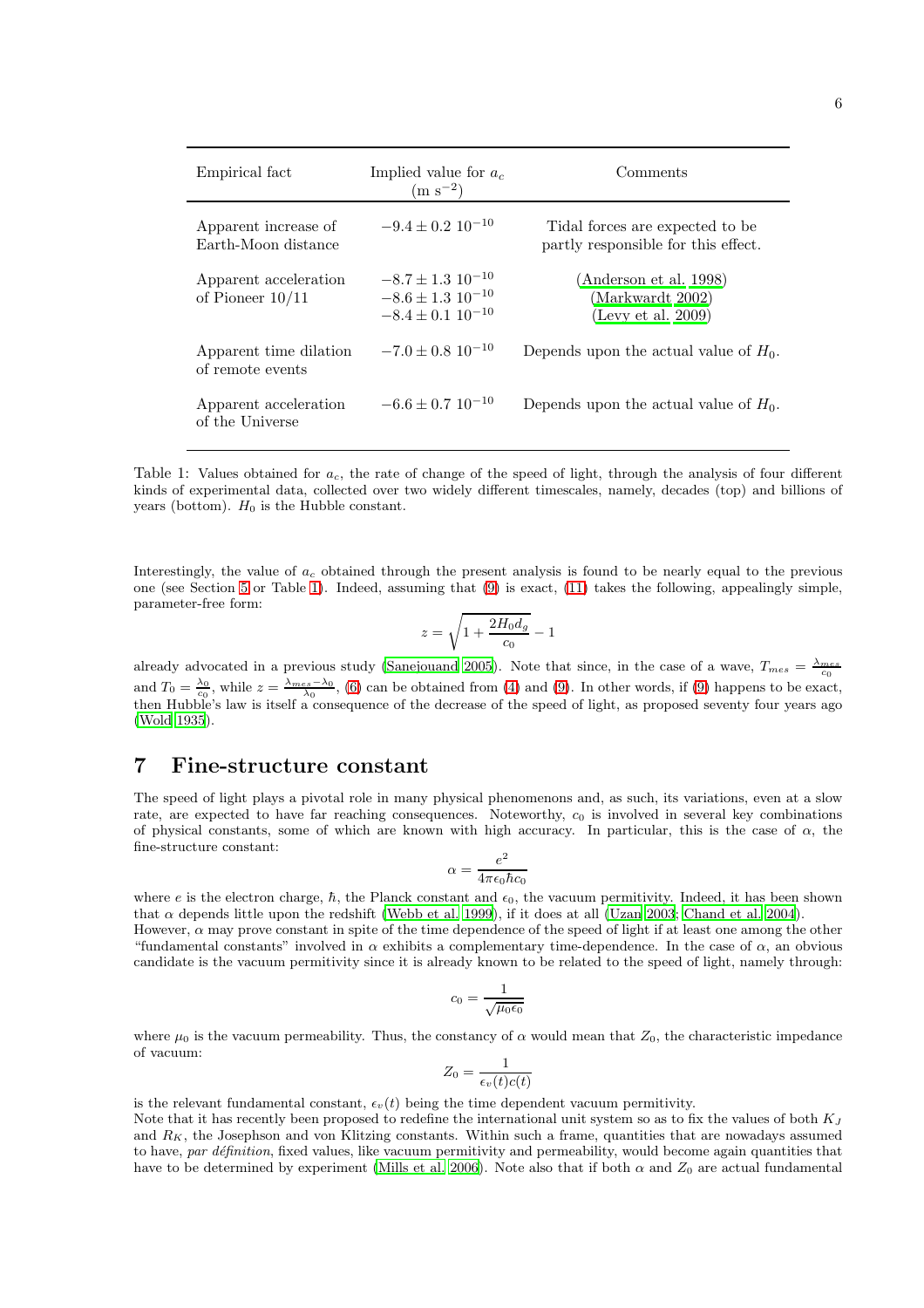constants, then it has to be the case for  $R_K$ , since  $R_K = \frac{Z_0}{2\alpha}$ . Interestingly, like  $\alpha$ ,  $R_K$  belongs to the small set of physical constants known with a very high accuracy [\(Mohr et al. 2008](#page-7-20)).

## 8 Rydberg constant

However, introducing a time dependent vacuum permitivity [\(Sumner 1994](#page-8-14)) should not prove enough, since there is another combination of physical constants nowadays known to be *not* time-dependent, namely, Ry, the Rydberg constant [\(Peik et al. 2006](#page-7-21)):

$$
R_y=\frac{m_0c_0^2}{4\pi\hbar}\alpha^2
$$

where  $m_0$  is the electron mass. Likewise, the hypothesis of a varying speed of light would also prove consistent with this empirical fact if at least another "fundamental constant" is actually time-dependent, namely, either  $m_0$ or  $\hbar$ . Since  $\hbar$  is also involved in  $\alpha$ , the additional hypothesis that the electron mass is time-dependent would be the simplest one.

## 9 Discussion and Conclusion

In the present study, four different kinds of experimental data have been shown to be consistent with the hypothesis that the speed of light decreases as a function of time. As summarized in Table [1,](#page-5-0) analyses of these data reveal that  $a_c$ , the rate of change of the speed of light, lies in a rather narrow range, namely, between -6.6 and -9.4  $10^{-10}$ m s<sup>-2</sup>, corresponding to a decrease of the speed of light of 2.1-3.0 cm s<sup>-1</sup> per year. Note that the u likely to be overestimated since tidal forces are also expected to bring a significant contribution to the observed increase of the time taken by light to go to the Moon and back to Earth (Section [3\)](#page-1-2). Note also that the data considered herein have been collected on two widely different timescales. Lunar laser ranging as well as Pioneer data have been determined over the last few decades, since 1969 and 1972, respectively, while the apparent time dilation of remote events and the Universe's acceleration were exhibited by analyzing light emitted billions of years ago, namely, by galaxies with  $z \gg 0.1$  (see Fig. [2\)](#page-4-0). This also suggests that  $a_c$  has not changed significantly over this timespan.

From an experimental point of view, the main argument against the hypothesis advocated in the present study is backed by the facts that both fine-structure and Rydberg constants have been shown to vary little in time, if at all [\(Peik et al. 2006](#page-7-21)). Indeed, this puts severe constraints on the development of a self-consistent theory in which the speed of light is varying in time since, as a consequence, some other "fundamental constants" have to vary accordingly.

However, building such a theory is beyond the scope of this paper. Although it could reveal hidden links between a wide range of physical phenomenons and, as a consequence, represents a challenge which is likely to arouse the interest of theoreticians, such a work may well await confirmation at the experimental level, as well as further clues, in order to be developped on firm grounds.

# Acknowledgments

I thank William Sumner, Simon Mathieu, for stimulating discussions, Hélène Courtois, Jean-François Mangin, Jacques Poitevineau, Louis Riofrio, Antonio Alfonso Faus and Francesco Piazza, as well as some referees, for useful comments.

# References

- <span id="page-6-1"></span>Abarca del Rio, R., Gambis, D., and Salstein, D. A. (2000). Interannual signals in length of day and atmospheric angular momentum. *Annales Geophysicae*, 18(3):347–364.
- <span id="page-6-2"></span>Anderson, J. D., Laing, P. A., Lau, E. L., Liu, A. S., Nieto, M. M., and Turyshev, S. G. (1998). Indication, from Pioneer 10/11, Galileo, and Ulysses data, of an apparent anomalous, weak, long-range acceleration. *Phys. Rev. let.*, 81(14):2858–2861.
- <span id="page-6-3"></span>Anderson, J. D., Laing, P. A., Lau, E. L., Liu, A. S., Nieto, M. M., and Turyshev, S. G. (2002). Study of the anomalous acceleration of Pioneer 10 and 11. *Phys. Rev. D.*, 65(8):082004.

<span id="page-6-4"></span>Anderson, J. D. and Nieto, M. M. (2009). Astrometric Solar-System Anomalies. *arXiv gr-qc/0907.2469*.

<span id="page-6-0"></span>Barrow, J. D. and Magueijo, J. (2000). Can a changing  $\alpha$  explain the supernovae results ? *Ap. J.*, 532:L87–L90.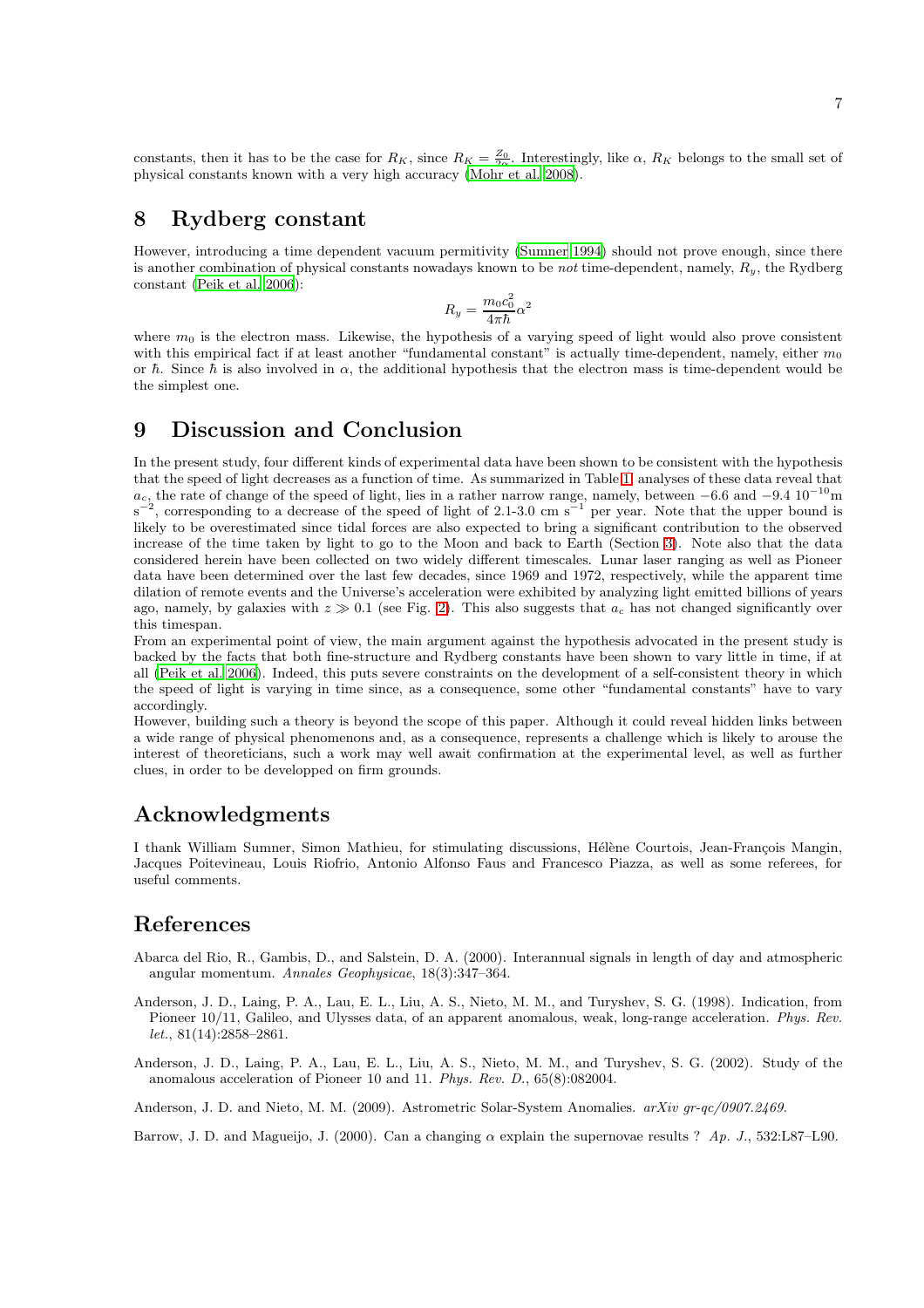- <span id="page-7-1"></span>Bizouard, C. and Gambis, D. (2009). The Combined Solution C04 for Earth Orientation Parameters, recent improvments. *International Association of Geodesy Symposia Series*, 134:265.
- <span id="page-7-18"></span>Chand, H., Srianand, R., Petitjean, P., and Aracil, B. (2004). Probing the cosmological variation of the finestructure constant: Results based on VLT-UVES sample. *A&A*, 417(3):853–871.
- <span id="page-7-17"></span>Copeland, E., Sami, M., and Tsujikawa, S. (2006). Dynamics of Dark Energy. *International Journal of Modern Physics D*, 15(11):1753–1935.
- <span id="page-7-3"></span>Darwin, G. H. (1879). On the Precession of a Viscous Spheroid, and on the Remote History of the Earth. *Phil. Trans. R. Soc. London*, 170:447–530.
- <span id="page-7-2"></span>Dickey, J. O., Bender, P. L., Faller, J. E., Newhall, X. X., Ricklefs, R. L., Riesi, J. G., Shelus, P. J., Veillet, C., Whipple, A. L., Wiant, J. R., Williams, J. G., and Yoder, C. F. (1994). Lunar laser ranging - A continuous legacy of the apollo program. *Science*, 265(5171):482–490.
- <span id="page-7-14"></span>Einstein, A. (1917). Kosmologische Betrachtungen zur allgemeinen Relativitatstheorie. *Sitzungsberichte der Preussischen Akademie der Wissenschaften*, 1:l42–l52.
- <span id="page-7-5"></span>Eubanks, T. (1993). Variations in the orientation of the Earth. *Contributions of space geodesy to geodynamics: Earth dynamics, Geodyn. Ser*, 24:1–54.
- <span id="page-7-12"></span>Freedman, W. L., Madore, B. F., Gibson, B. K., Ferrarese, L., Kelson, D. D., Sakai, S., Mould, J. R., Kennicutt, R. C., Ford, H. C., Graham, J. A., Huchra, J. P., Hughes, S. M. G., Illingworth, G. D., Macri, L. M., and Stetson, P. B. (2001). Final results from the Hubble Space Telescope key project to measure the Hubble constant. *Ap. J.*, 553(1):47–72.
- <span id="page-7-16"></span>Glanz, J. (1998). Astronomy: Cosmic motion revealed. *Science*, 282(5397):2156–2157.
- <span id="page-7-10"></span>Hamuy, M., Phillips, M. M., Suntzeff, N. B., Schommer, R. A., Maza, J., Smith, R. C., Lira, P., and Aviles, R. (1996). The Morphology of Type IA Supernovae Light Curves. *Astron. J.*, 112(6):2438–2447.
- <span id="page-7-11"></span>Leibundgut, B., Schommer, R., Phillips, M., Riess, A., Schmidt, B., Spyromilio, J., Walsh, J., Suntzeff, N., Hamuy, M., Maza, J., Kirshner, R. P., Challis, P., Garnavich, P., Smith, R. C., Dressler, A., and Ciardullo, R. (1996). Time dilation in the light curve of the distant type Ia supernova SN 1995K. *Ap. J.*, 466(1):L21–L24.
- <span id="page-7-15"></span>Lemaitre, G. (1927). Un Univers homogène de masse constante et de rayon croissant rendant compte de la vitesse radiale des nébuleuses extra-galactiques. *Annales de la Société Scientifique de Bruxelles*, 47:49–59.
- <span id="page-7-9"></span>Levy, A., Christophe, B., Bério, P., Métris, G., Courty, J. M., and Reynaud, S. (2009). Pioneer 10 Doppler data analysis: Disentangling periodic and secular anomalies. *Advances in Space Research*, 43(10):1538–1544.
- <span id="page-7-4"></span>Lourens, L. J., Wehausen, R., and Brumsack, H. J. (2001). Geological constraints on tidal dissipation and dynamical ellipticity of the Earth over the past three million years. *Nature*, 409(6823):1029–1033.
- <span id="page-7-8"></span>Markwardt, C. B. (2002). Independent confirmation of the Pioneer 10 anomalous acceleration. *arXiv [gr-qc/0208046](http://arxiv.org/abs/gr-qc/0208046)*.
- <span id="page-7-19"></span>Mills, I. M., Mohr, P. J., Quinn, T. J., Taylor, B. N., and Williams, E. R. (2006). Redefinition of the kilogram, ampere, kelvin and mole: a proposed approach to implementing CIPM recommendation 1 (CI-2005). *Metrologia*, 43(3):227–246.
- <span id="page-7-20"></span>Mohr, P. J., Taylor, B. N., and Newell, D. B. (2008). CODATA recommended values of the fundamental physical constants: 2006. *Reviews of Modern Physics*, 80(2):633–730.
- <span id="page-7-6"></span>Munk, W. (2002). Twentieth century sea level: An enigma. *Proc. Natl. Acad. Sci. USA*, 99(10):6550–6555.
- <span id="page-7-7"></span>Nieto, M. M. and Anderson, J. D. (2005). Using early data to illuminate the Pioneer anomaly. *Classical and Quantum Gravity*, 22(24):5343–5354.
- <span id="page-7-0"></span>North, J. D. (1965). *The measure of the universe. A History of modern cosmology*. Oxford University Press.
- <span id="page-7-21"></span>Peik, E., Lipphardt, B., Schnatz, H., Tamm, C., Weyers, S., and Wynands, R. (2006). Laboratory Limits on Temporal Variations of Fundamental Constants: An Update. *arXiv [physics/0611088](http://arxiv.org/abs/physics/0611088)*.
- <span id="page-7-13"></span>Perlmutter, S., Aldering, G., Goldhaber, G., Knop, R. A., Nugent, P., Castro, P. G., Deustua, S., Fabbro, S., Goobar, A., Groom, D. E., Quimby, R., Lidman, C., Ellis, R. S., Irwin, M., McMahon, R. G., Ruiz-Lapuente, P., Walton, N., Schaefer, B., Boyle, B. J., Filippenko, A. V., and Couch, W. (1999). Ω and Λ from 42 high-redshift supernovae. *Ap. J.*, 517(2):565–586.